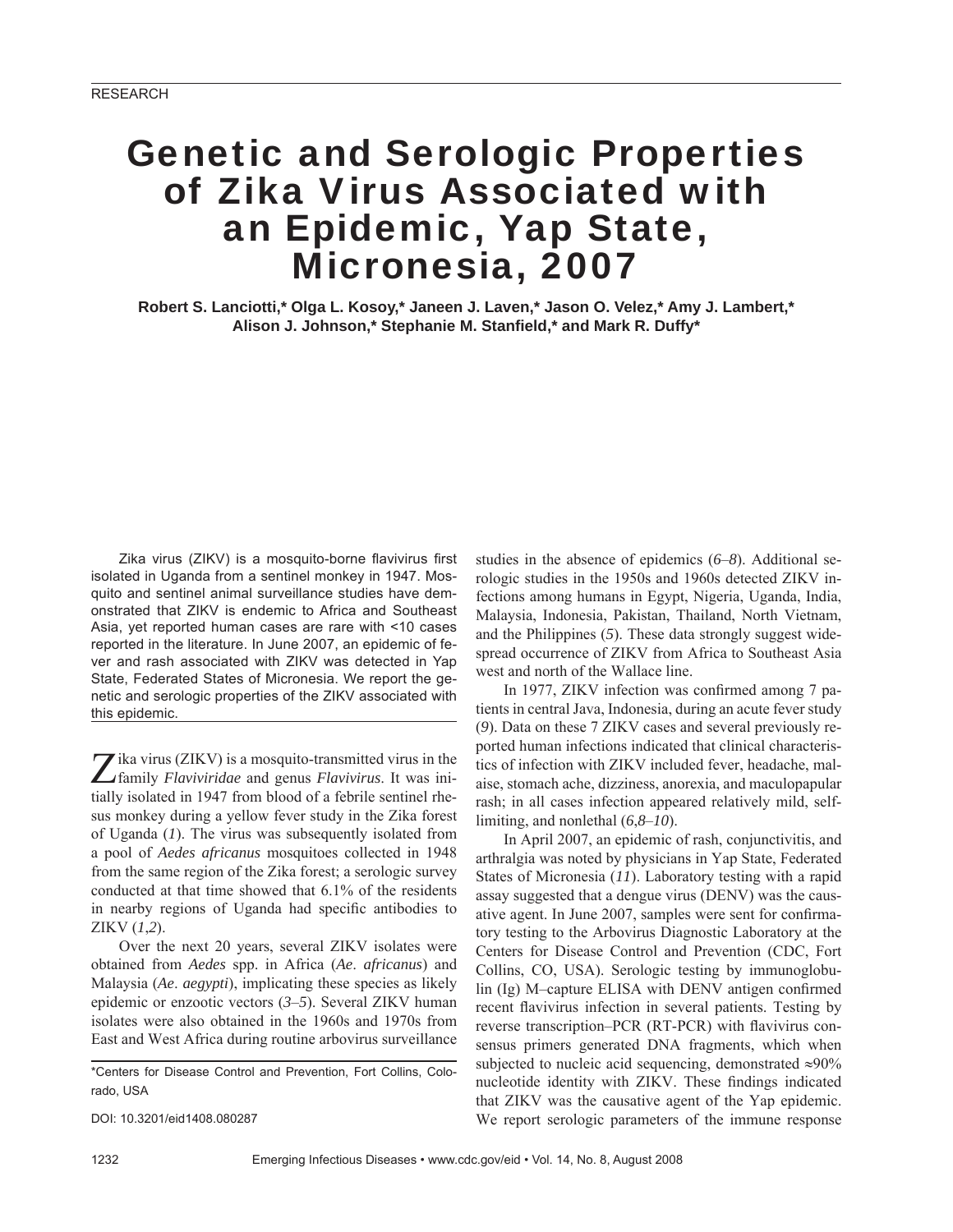among ZIKV-infected humans, data on estimated levels of viremia, and the complete coding region nucleic acid sequence of ZIKV associated with this epidemic.

# **Methods**

# **Analysis of Patient Samples**

Details of the epidemic, including clinical and laboratory findings for all patients, will be reported elsewhere (M.R. Duffy et al., unpub. data). A subset of ZIKV-infected patients for whom acute- and convalescent-phase paired serum specimens had been collected was analyzed by using several serologic assays to evaluate the extent of crossreactivity to several related flaviviruses. Patients were classified as primary flavivirus/ZIKV infected or secondary flavivirus/ZIKV probable infected. Primary flavivirus/ ZIKV–infected patients were those in whom acute-phase serum specimens (<10 days) had no detectible antibodies (by IgG ELISA and plaque reduction neutralization test [PRNT]) to any of the heterologous flaviviruses tested (Tables 1, 2) and were either IgM-positive in their acutephase specimen or IgM and IgG positive for ZIKV in a convalescent-phase specimen (seroconversion). Secondary flavivirus/ZIKV probable–infected patients were those who had detectable antibodies to  $>1$  heterologous flaviviruses in their acute-phase specimen and were also IgM positive for ZIKV in their acute-phase specimen, or IgM and IgG positive for ZIKV in their convalescent-phase specimen. The designation "ZIKV probable" was used because secondary flavivirus infections demonstrate extensive cross-reactivity with other flaviviruses, and in some cases, higher serologic reactivity to the original infecting flavivirus ("original antigenic sin" phenomenon). Thus, in secondary flavivirus infections shown in Tables 1 and 2, serologic data alone is insufficient to confirm ZIKV as the recently infecting flavivirus. However, these secondary flavivirus/ZIKV probable infections were likely recent ZIKV infections because ZIKV was the only virus detected during the epidemic in Yap, a relatively small and isolated island (*11*).

# **Serologic Testing**

Acute- and convalescent-phase serum samples were tested by IgG ELISA with ZIKV antigen as described for detection of IgG to arboviruses (*12*). Samples were also tested by IgM ELISA as described with the following viral antigens: ZIKV, DENV 1–4 mixture, yellow fever virus (YFV), Japanese encephalitis virus, and Murray Valley encephalitis virus (*13*). Testing for IgM to West Nile virus (WNV) and St. Louis encephalitis virus was performed by using a microsphere immunoassay (*14*). Ratios of

|         | Table 1. IgG and IgM testing with heterologous flaviviruses of patients infected with ZIKV, Yap State, Micronesia, 2007* |       |      |                |            |            |             |                   |
|---------|--------------------------------------------------------------------------------------------------------------------------|-------|------|----------------|------------|------------|-------------|-------------------|
|         |                                                                                                                          | IgG   |      |                |            | lgM        |             |                   |
| Patient | Days after onset                                                                                                         | ZIKV  | ZIKV | <b>DENV</b>    | <b>YFV</b> | <b>JEV</b> | <b>MVEV</b> | <b>WNV</b>        |
|         | Primary flavivirus ZIKV                                                                                                  |       |      |                |            |            |             |                   |
| 822a    | 5                                                                                                                        | 1.5   | 23.2 | 1.3            | 1.4        | 1.7        | 1.1         |                   |
| 822b    | 10                                                                                                                       | 1.2   | 39.5 | 1.2            | 1.0        | 2.4        | 1.2         |                   |
| 822c    | 24                                                                                                                       | 3.3   | 13.1 | 2.7            | 0.63       | 1.8        | 1.3         |                   |
| 830a    | 2                                                                                                                        | 1.1   | 1.3  | 4.4            | 0.48       | 4.4        | 2.9         |                   |
| 830b    | 21                                                                                                                       | 1.8   | 16.3 | 1.9            | 0.63       | 1.3        | 1.6         |                   |
| 849a    | 3                                                                                                                        | 1.5   | 4.5  | 0.92           | 0.95       | 1.2        | 0.66        |                   |
| 849b    | 18                                                                                                                       | 3.0   | 18.2 | 2.2            | 1.0        | 2.7        | 1.5         |                   |
| 862a    | 6                                                                                                                        | 1.9   | 25.4 | 1.7            | 1.1        | $1.8\,$    | 1.0         |                   |
| 862b    | 20                                                                                                                       | 2.6   | 15.4 | $\overline{2}$ | 1.1        | 2.3        | 1.1         | Eq                |
|         | Secondary flavivirus ZIKV (probable)                                                                                     |       |      |                |            |            |             |                   |
| 817a    |                                                                                                                          | 5.9   | 1.4  | 1.7            | 0.8        | 1.7        | 0.7         |                   |
| 817b    | 19                                                                                                                       | 5.7   | 8.1  | 5.1            | 2.1        | 1.7        | 1.0         |                   |
| 833a    | 1                                                                                                                        | 3.4   | 1.7  | 3.7            | 1.0        | 2.8        | 1.3         |                   |
| 833b    | 19                                                                                                                       | 8.2   | 3.1  | 2.3            | 0.9        | 2.5        | 1.3         |                   |
| 844a    | 2                                                                                                                        | 3.8   | 3.8  | 6.8            | 2.0        | 21.5       | 0.7         |                   |
| 844b    | 16                                                                                                                       | 8.5   | 12.7 | 14.9           | 7.0        | 42.9       | 1.6         | $\qquad \qquad -$ |
| 955a    |                                                                                                                          | $5.0$ | 1.8  | 3.7            | 1.0        | 3.4        | 2.4         | Eq                |
| 955b    | 14                                                                                                                       | 26.6  | 10.9 | 3.4            | 0.8        | 1.7        | 4.0         | Eq                |
| 968a    | 1                                                                                                                        | 4.0   | 1.7  | 1.3            | 0.6        | 1.2        | 1.2         | $\qquad \qquad$   |
| 968b    | 3                                                                                                                        | 12.3  | 20.4 | 2.9            | 0.8        | 0.9        | 2.0         |                   |
| 839a    | 3                                                                                                                        | 1     | 0.92 | 3.4            | 0.7        | 2.7        | 2.1         |                   |
| 839b    | 20                                                                                                                       | 4.9   | 17.2 | 2.2            | 2.1        | 1.9        | 1.8         |                   |
| 847a    | 5                                                                                                                        | 0.9   | 0.94 | 4.1            | 4.1        | 2.3        | 1.3         |                   |
| 847b    | 8                                                                                                                        | 14.1  | 21.5 | 1.4            | 3.3        | 1.1        | 2.6         |                   |

\*Ig, immunoglobulin; ZIKV, Zika virus; DENV, dengue virus type 1–4 mixture; YFV, yellow fever virus; JEV, Japanese encephalitis virus; MVEV, Murray Valley encephalitis virus; WNV, West Nile virus; –, negative. Eq, result in equivocal range of the assay. IgG and IgM testing was conducted by ELISA except for WNV, which was tested by microsphere assay; ELISA values are patient optical densities divided by negative control optical densities; <2, negative; 2–3 equivocal; >3 positive.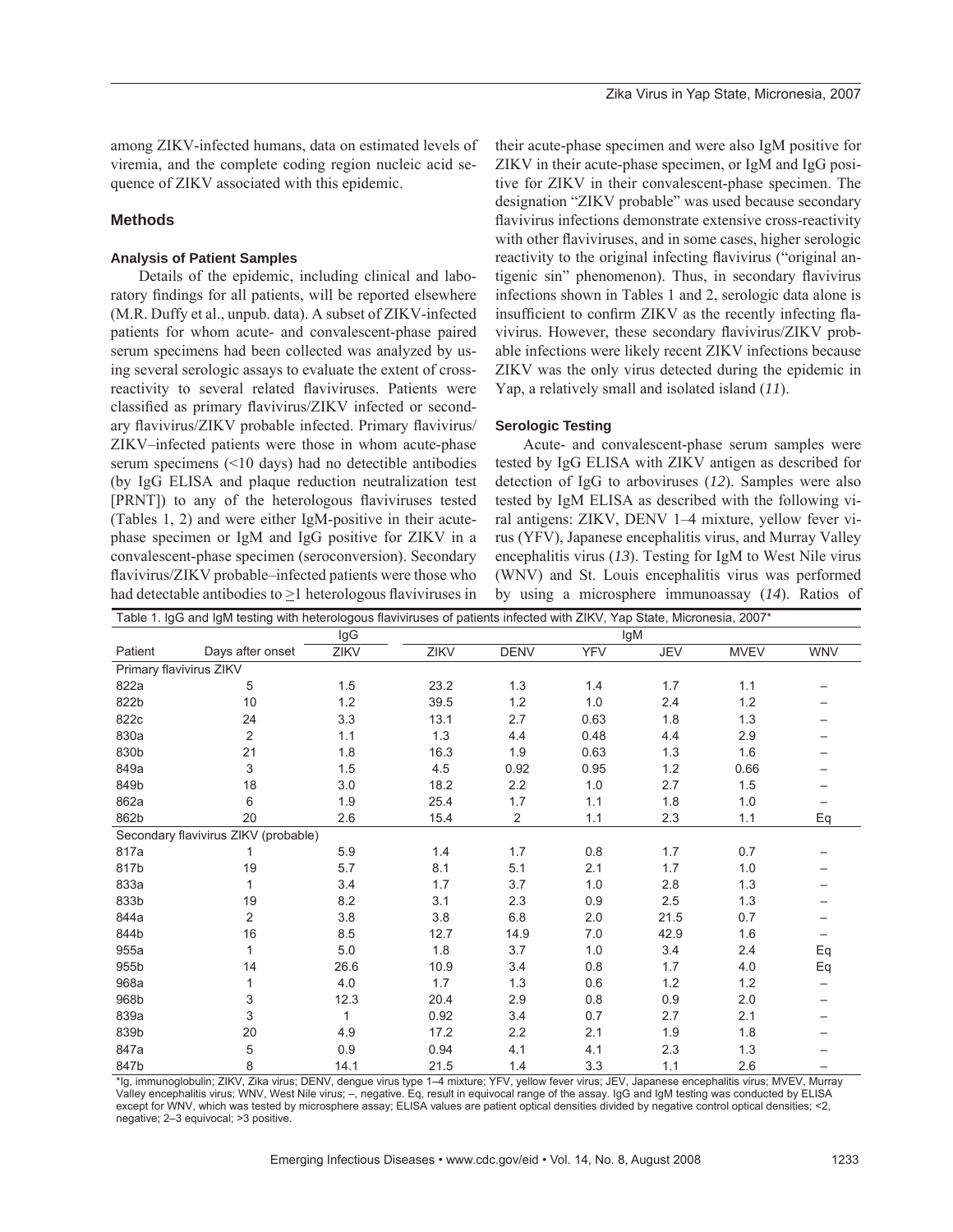# RESEARCH

|                                                                                                                                                                                                                                                                                                                    | Days after                           |             |        |                   |                   | $PRNT_{90}$ titer |            |            |            |             |             |
|--------------------------------------------------------------------------------------------------------------------------------------------------------------------------------------------------------------------------------------------------------------------------------------------------------------------|--------------------------------------|-------------|--------|-------------------|-------------------|-------------------|------------|------------|------------|-------------|-------------|
| Patient                                                                                                                                                                                                                                                                                                            | onset                                | <b>ZIKV</b> | DENV1  | DENV <sub>2</sub> | DENV <sub>3</sub> | DENV4             | <b>JEV</b> | <b>YFV</b> | <b>WNV</b> | <b>SLEV</b> | <b>MVEV</b> |
| Primary flavivirus ZIKV                                                                                                                                                                                                                                                                                            |                                      |             |        |                   |                   |                   |            |            |            |             |             |
| 822a                                                                                                                                                                                                                                                                                                               | 5                                    | 320         | < 10   | ~10               | < 10              | ~10               | ~10        | ~10        | ~10        | ~10         | < 10        |
| 822b                                                                                                                                                                                                                                                                                                               | 10                                   | 2.560       | 10     | 10                | 10                | 10                | < 10       | 10         | 10         | $10^{-1}$   | < 10        |
| 822c                                                                                                                                                                                                                                                                                                               | 24                                   | 5,120       | 10     | 10                | 10                | 10                | ~10        | ~10        | ~10        | 10          | ~10         |
| 830a                                                                                                                                                                                                                                                                                                               | 2                                    | < 10        | 10     | NT <sup>+</sup>   | <b>NT</b>         | <b>NT</b>         | <b>NT</b>  | <b>NT</b>  | <b>NT</b>  | NT          | <b>NT</b>   |
| 830b                                                                                                                                                                                                                                                                                                               | 21                                   | 2,560       | ~10    | < 10              | < 10              | < 10              | ~10        | 10         | ~10        | 10          | < 10        |
| 849a                                                                                                                                                                                                                                                                                                               | 3                                    | < 10        | < 10   | ~10               | < 10              | ~10               | < 10       | ~10        | ~10        | 10          | ~10         |
| 849b                                                                                                                                                                                                                                                                                                               | 18                                   | 10,240      | < 10   | < 10              | < 10              | < 10              | < 10       | 20         | < 10       | 10          | < 10        |
| 862a                                                                                                                                                                                                                                                                                                               | 6                                    | 320         | < 10   | ~10               | < 10              | < 10              | < 10       | < 10       | < 10       | $10^{-1}$   | < 10        |
| 862b                                                                                                                                                                                                                                                                                                               | 20                                   | 2,560       | 10     | 10                | < 10              | ~10               | < 10       | < 10       | ~10        | 10          | < 10        |
|                                                                                                                                                                                                                                                                                                                    | Secondary flavivirus ZIKV (probable) |             |        |                   |                   |                   |            |            |            |             |             |
| 817a                                                                                                                                                                                                                                                                                                               | 1                                    | 80          | 80     | 160               | 320               | 160               | ~10        | ~10        | ~10        | 40          | 40          |
| 817b                                                                                                                                                                                                                                                                                                               | 19                                   | 10,240      | 2,560  | 20,480            | 5,120             | 5,120             | 20         | 320        | 160        | 1,280       | 640         |
| 833a                                                                                                                                                                                                                                                                                                               | 1                                    | 160         | 320    | 80                | 40                | 20                | < 10       | ~10        | ~10        | ~10         | < 10        |
| 833b                                                                                                                                                                                                                                                                                                               | 19                                   | 81,920      | 20,480 | 5,120             | 5,120             | 1,280             | ~10        | 10         | 80         | 320         | 320         |
| 844a                                                                                                                                                                                                                                                                                                               | $\overline{2}$                       | 20          | 1,280  | 640               | 320               | 160               | ~10        | 10         | 5          | 20          | 20          |
| 844b                                                                                                                                                                                                                                                                                                               | 16                                   | 10,240      | 40.980 | 10,240            | 5.120             | 1,280             | 5          | < 10       | 160        | 640         | 640         |
| 955a                                                                                                                                                                                                                                                                                                               | 1                                    | 40          | 1,280  | 640               | 160               | 320               | < 10       | 10         | 10         | 20          | 20          |
| 955b                                                                                                                                                                                                                                                                                                               | 14                                   | 163,840     | 81,920 | 20,480            | 10,240            | 5,120             | 10         | ~10        | 640        | 2,560       | 1,280       |
| 968a                                                                                                                                                                                                                                                                                                               | 1                                    | 80          | 320    | 320               | 80                | 40                | < 10       | 10         | < 10       | 40          | 20          |
| 968b                                                                                                                                                                                                                                                                                                               | 3                                    | 10,240      | 640    | 640               | 160               | 160               | < 10       | ~10        | 10         | 40          | 20          |
| 839a                                                                                                                                                                                                                                                                                                               | 3                                    | < 10        | < 10   | 10                | < 10              | < 10              | < 10       | 40         | ~10        | 10          | < 10        |
| 839b                                                                                                                                                                                                                                                                                                               | 20                                   | 10,240      | 40     | 320               | 80                | 80                | < 10       | 640        | 40         | 80          | 80          |
| 847a                                                                                                                                                                                                                                                                                                               | 5                                    | < 10        | < 10   | ~10               | < 10              | < 10              | < 10       | 640        | 10         | 10          | < 10        |
| 847b                                                                                                                                                                                                                                                                                                               | 8                                    | 2.560       | 40     | 320               | 160               | 40                | < 10       | 1,280      | 80         | 320         | 320         |
| *PRNT <sub>90</sub> titer, 90% plaque reduction neutralization test titer; ZIKV, Zika virus; DENV, dengue virus; JEV, Japanese encephalitis virus; YFV, yellow fever<br>virus; WNV, West Nile virus; SLEV, St. Louis encephalitis virus; MVEV, Murray Valley encephalitis virus; NT, not tested (sample depleted). |                                      |             |        |                   |                   |                   |            |            |            |             |             |
|                                                                                                                                                                                                                                                                                                                    |                                      |             |        |                   |                   |                   |            |            |            |             |             |

Table 2. Neutralization testing with heterologous flaviviruses of patients infected with ZIKV, Yap State, Micronesia, 2007\*

patient optical density values to negative control values  $(P/Ns)$  were calculated for IgG and IgM ELISAs. Values  $>3$ were considered positive, and values 2–3 were considered equivocal. Neutralizing antibody titers were determined by using a PRNT with a 90% cut-off value (*15*).

#### **Real-Time RT-PCR**

Two real-time primer/probe sets specific for the ZIKV 2007 strain were designed by using ZIKV 2007 nucleotide sequence data in the PrimerExpress software package (Applied Biosystems, Foster City, CA, USA). Primers were synthesized by Operon Biotechnologies (Huntsville, AL, USA) with 5-FAM as the reporter dye for the probe (Table 3). All real-time assays were performed by using the QuantiTect Probe RT-PCR Kit (QIAGEN, Valencia, CA, USA) with amplification in the iCycler instrument (Bio-Rad, Hercules, CA, USA) following the manufacturer's protocol. Specificity of the ZIKV primers was evaluated by testing the following viral RNAs, all of which yielded negative results: DENV-1, DENV-2, DENV-3, DENV-4, WNV, St. Louis encephalitis virus, YFV, Powassan virus, Semliki Forest virus, o'nyong-nyong virus, chikungunya virus, and Spondweni virus (SPOV).

Sensitivity of the ZIKV real-time assay was evaluated by testing dilutions of known copy numbers of an RNA transcript copy of the ZIKV 2007 sequence. Copy numbers of RNA were determined by using the Ribogreen RNAspecific Quantitiation Kit (Invitrogen) and the TBE-380

| Table 3. Description and performance characteristics of Zika virus real-time RT-PCR primer/probe sets* |             |                                 |                  |              |  |  |  |
|--------------------------------------------------------------------------------------------------------|-------------|---------------------------------|------------------|--------------|--|--|--|
|                                                                                                        | Genome      |                                 | Sensitivity, no. |              |  |  |  |
| Primer                                                                                                 | position+   | Sequence $(5' \rightarrow 3')$  | copies           | Specificity‡ |  |  |  |
| <b>ZIKV 835</b>                                                                                        | 835-857     | <b>TTGGTCATGATACTGCTGATTGC</b>  |                  |              |  |  |  |
| <b>ZIKV 911c</b>                                                                                       | $911 - 890$ | <b>CCTTCCACAAAGTCCCTATTGC</b>   | 100              | <b>ZIKV</b>  |  |  |  |
| ZIKV 860-FAM                                                                                           | 860-886     | CGGCATACAGCATCAGGTGCATAGGAG     |                  |              |  |  |  |
| ZIKV 1086                                                                                              | 1086-1102   | CCGCTGCCCAACACAAG               |                  |              |  |  |  |
| ZIKV 1162c                                                                                             | 1162-1139   | CCACTAACGTTCTTTTGCAGACAT        | 25               | <b>ZIKV</b>  |  |  |  |
| ZIKV 1107-FAM                                                                                          | 1107-1137   | AGCCTACCTTGACAAGCAGTCAGACACTCAA |                  |              |  |  |  |

\*RT-PCR, reverse transcription–PCR; ZIKV, Zika virus.

†Based on ZIKV MR 766 GenBank accession no. AY632535.

‡ZIKV specificity indicates a positive result with ZIKV only and no reactivity with dengue virus-1 (DENV-1), DENV-2, DENV-3, DENV-4, West Nile virus, St. Louis encephalitis virus, yellow fever virus, Powassan virus, Semliki Forest virus, o'nyong-nyong virus, chikungunya virus, and Spondweni virus.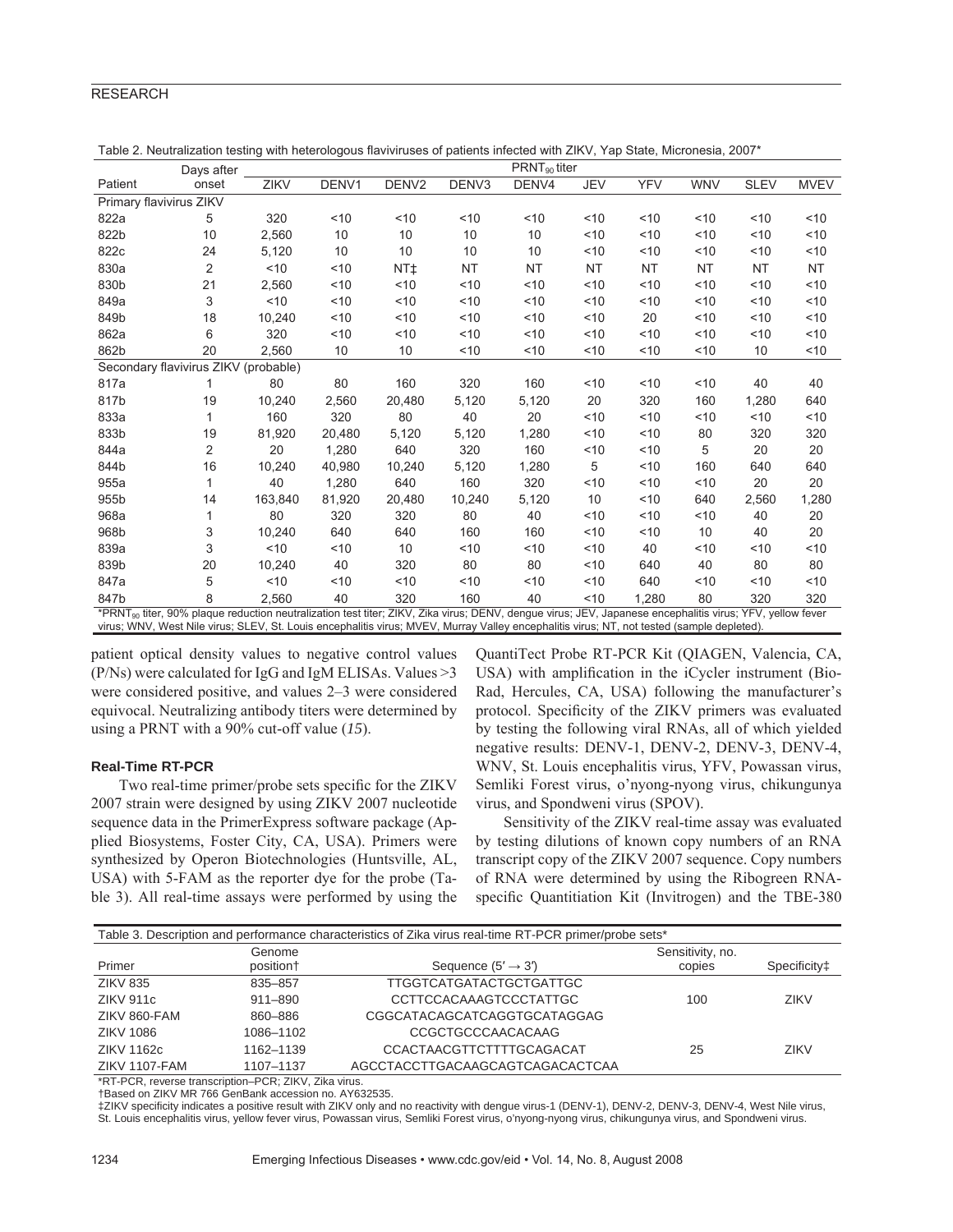mini-fluorometer (Turner Biosystems, Sunnyvale, CA, USA). RNA transcripts ranging from 16,000 to 0.2 copies were tested in quadruplicate to determine the sensitivity limit and to construct a standard curve for estimating the genome copy number of ZIKV in patient samples. All serum samples obtained during the epidemic were tested for ZIKV RNA by using this newly designed real-time RT-PCR. Concentration of viral RNA (copies/milliliter) was estimated in ZIKV-positive patients by using the standard curve calculated by the iCycler instrument (Table 4). All RT-PCR–positive specimens were placed on monolayers of Vero, LLC-MK2, and C6/36 cells to isolate virus; no specimens showed virus replication.

#### **Nucleic Acid Sequencing and Phylogenetic Analysis**

RNA was extracted from patient samples that demonstrated the highest concentration of ZIKV RNA determined by the real-time assay, and for which sufficient sample volume was available (patients 824, 037, 830a, and 958). Briefly, RNA was extracted from 150 μL of serum by using the QIAamp Viral RNA Mini Kit (QIAGEN), and RNA was eluted with 75 μL of RNase-free water. A series of RT-PCRs was performed with each RNA preparation by using primer pairs designed to generate overlapping DNA fragments that spanned the entire polyprotein coding region of the virus. Primers were designed by using the ZIKV MR 766 prototype virus coding region sequence (GenBank accession no. AY632535) and the PrimerSelect software module of the LaserGene package (DNASTAR Inc., Madison, WI, USA). Several primers initially failed to amplify because of sequence mismatches between ZIKV MR 766 and ZIKV Yap 2007. Therefore, primers were redesigned by using newly generated DNA sequence data, and a "genome walking" approach was used to derive complete coding region sequence data. The complete list of amplification and sequencing primers is available upon request.

All RT-PCRs were performed with 10 μL of RNA by using the OneStep RT-PCR Kit (QIAGEN) following the manufacturer's protocol. DNAs were analyzed by 2% agarose gel electrophoresis, and bands of the predicted size were excised from the gel and purified by using the QIAquick Gel Extraction Kit (QIAGEN). Purified DNAs were subjected to nucleic acid sequence analysis with sequencing primers spaced  $\approx$ 500 bases apart on both strands of the DNA fragments by using the ABI BigDye Terminator V3.1 Ready Reaction Cycle Sequencing Mixture (Applied Biosystems). Nucleotide sequence was determined by capillary electrophoresis by using the ABI 3130 genetic analyzer (Applied Biosystems) following the manufacturer's protcol. Raw sequence data were aligned and edited by using the SeqMan module of LaserGene (DNASTAR Inc.). Because of insufficient sample volume, no patient

Table 4. Results of quantitative real-time RT-PCR of samples from ZIKV-positive patients, Yap State, Micronesia, 2007\*

|                                                                    | Days  |           |          | ZIKV real-time RT-PCR |            |  |  |
|--------------------------------------------------------------------|-------|-----------|----------|-----------------------|------------|--|--|
|                                                                    | after |           |          |                       | Estimated  |  |  |
| Patient                                                            | onset | $Ct-860+$ | Ct-1107† | Result                | copies/mL‡ |  |  |
| 824                                                                | 1     | 34.3      | 34.7     | $\ddot{}$             | 11,647     |  |  |
| 939                                                                | 2     | 32.0      | 32.4     | $\ddot{}$             | 67,817     |  |  |
| 947                                                                | 2     | 34.3      | 33.9     | $\ddot{}$             | 21,495     |  |  |
| 949                                                                | 2     | 35.1      | 35.1     | $\ddot{}$             | 8,573      |  |  |
| 969                                                                | 1     | 29.4      | 29.3     | $\ddot{}$             | 728,800    |  |  |
| 037                                                                | 1     | 32.1      | 32.5     | $\ddot{}$             | 62,816     |  |  |
| 830a                                                               | 2     | 30.7      | 30.0     | $\ddot{}$             | 426,325    |  |  |
| 847a                                                               | 5     | 34.8      | 34.7     | $\ddot{}$             | 11,647     |  |  |
| 950a                                                               | 0     | 32.2      | 32.7     | $\ddot{}$             | 53,894     |  |  |
| 943                                                                | 3     | 37.6      | 35.6     | $\ddot{}$             | 5,845      |  |  |
| 952                                                                | 1     | 29.3      | 29.5     | $\ddot{}$             | 625,280    |  |  |
| 958                                                                | 11    | 29.9      | 30.3     | $\ddot{}$             | 338,797    |  |  |
| 970                                                                | 1     | 35.5      | 34.8     | $\ddot{}$             | 10,788     |  |  |
| 42                                                                 | 0     | 32.9      | 33.6     | $\ddot{}$             | 27,048     |  |  |
| 941                                                                | 3     | 31.1      | 38.0     | $\ddot{}$             | 930        |  |  |
| 964                                                                | 0     | 38.3      | 37.6     | $\ddot{}$             | 1,263      |  |  |
| 063a                                                               | 2     | 37.5      | 38.0     | $\ddot{}$             | 930        |  |  |
| *RT-PCR, reverse transcription-PCR; ZIKV, Zika virus; Ct, crossing |       |           |          |                       |            |  |  |

threshold; +, positive.

†Ct values with primer set 835/911c/860-FAM or 1086/1162c/1107-FAM. Values <38.5 are positive.

‡Estimated by testing quantitated dilutions of ZIKV RNA transcripts and standard curve calculation generated by the iCycler instrument (Bio-Rad, Hercules, CA, USA; see Methods).

RNA was sufficient to generate DNA that included the entire coding region. Therefore, DNA data obtained from 4 patients was combined to generate a consensus sequence heretofore designated the ZIKV 2007 epidemic consensus (EC) sequence (GenBank accession no. EU545988).

The complete coding region of ZIKV 2007 EC or the nonstructural protein 5 (NS5) gene subregion was aligned with all available flavivirus sequences in GenBank by using the Clustal W algorithm within the MEGA version 4 software package (www.megasoftware.net). Phylogenetic trees were constructed by using either the complete coding region or the NS5 region because a large number of NS5 sequences were available in GenBank and trees for the NS5 region have been constructed (*16*). Additional ZIKV strains from the CDC/World Health Organization reference collection (strains 41662, 41524, and 41525) isolated from *Aedes* spp. mosquitoes collected in Senegal in 1984 were also amplified by RT-PCR in the NS5 region and subjected to nucleic acid sequencing as described above and included in the NS5 region analysis. Trees were constructed from coding region data or from NS5 data by MEGA 4 from aligned nucleotide sequences. We used maximum parsimony, neighbor-joining, or minimum evolution algorithms with 2,000 replicates for bootstrap support of tree groupings. All trees generated nearly identical topology; only the neighbor-joining NS5 tree is shown (Figure 1).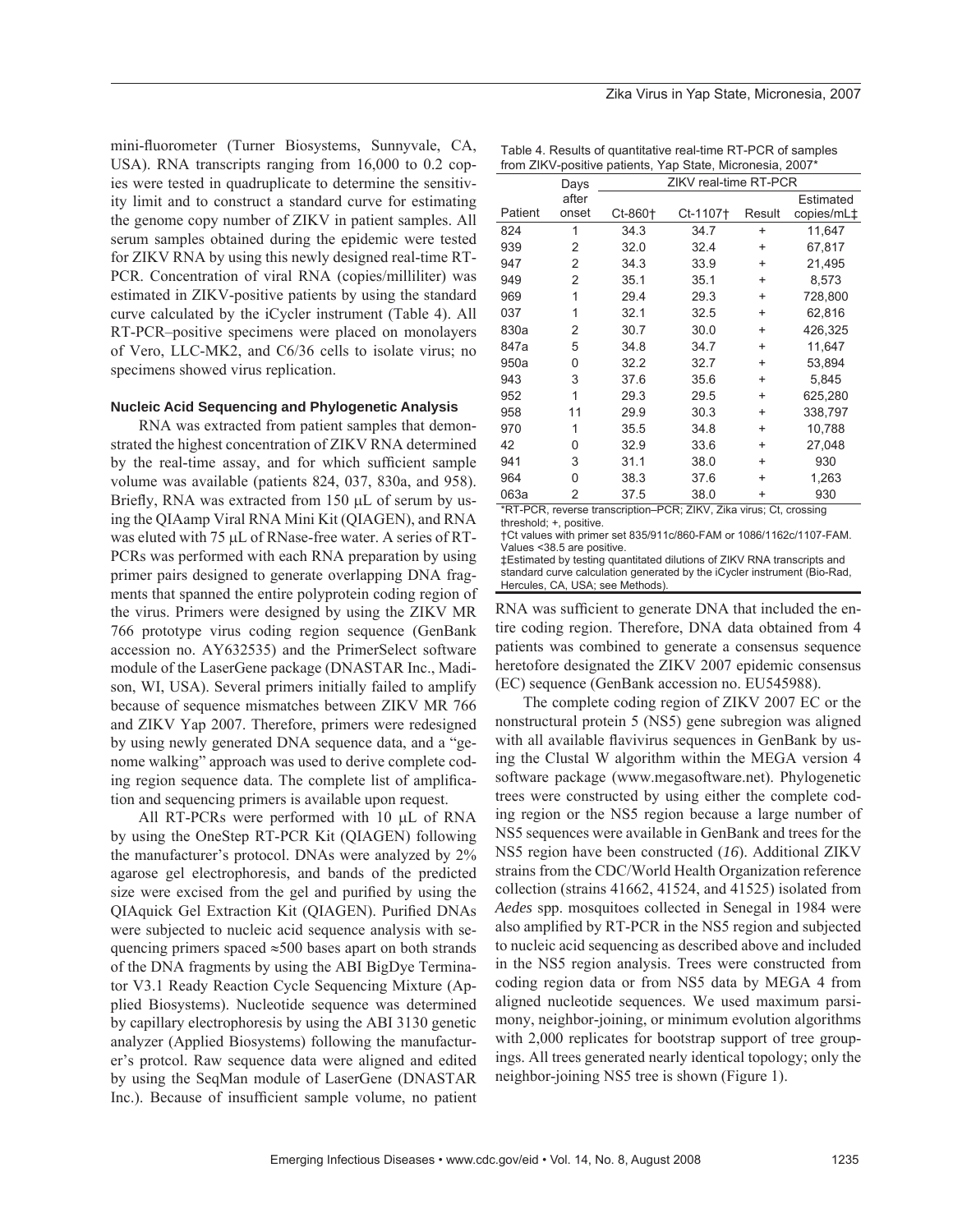#### RESEARCH

#### **Results**

#### **Serologic Analysis**

Tables 1 and 2 show results of analysis for IgG and IgM and PRNTs of all acute- and convalescent-phase paired specimens obtained during the epidemic. Specimens were divided into primary and secondary infections on the basis of antibody testing results of acute-phase specimens. IgM antibody response in primary flavivirus/ZIKV–infected patients was specific for ZIKV. However, all of these



Figure 1. Phylogenetic tree constructed from nucleic acid data from flavivirus nonstructural protein 5 region by the neighbor-joining algorithm in MEGA (www.megasoftware.net). Numbers to the left of the nodes are bootstrap percentages (2,000 replications) for clades. Clade numbers correspond to clades identified by Kuno et al. (*16*). Enc, encephalitis; ME, meningoencephalitis.

patients showed some limited degree of cross-reactivity with heterologous flaviviruses. Patient 830a showed IgMpositive results with DENV and Japanese encephalitis virus, whereas all patients showed equivocal results (P/N  $2-3$ ) with several of the flaviviruses tested, suggesting low levels of cross-reactivity.  $PRNT_{90}$  results also showed that the neutralizing antibody response among primary flavivirus/ZIKV–infected patients was highly specific. Most convalescent-phase PRNT titers for heterologous flaviviruses were negative and rarely exceeded 10 (20 in 1 instance; patient 849b).

Most patient specimens from the Yap epidemic tested were secondary flavirius infections as determined by criteria described for antibody to flavivirus in acute-phase specimens. A subset of these patients for whom acute- and convalescent-phase specimens were available was tested for reactivity against heterologous flaviviruses; results are shown in Tables 1 and 2. In contrast to primary flavivirus/ ZIKV–infected patients, secondary flavivirus–infected patients showed a high degree of serologic cross-reactivity with other flaviviruses. Six of 7 patients were positive for IgM against >1 of the heterologous flaviviruses tested, and all demonstrated low levels of cross-reactive IgM as shown by a P/N value in the equivocal range.  $PRNT_{90}$  results showed that among secondary flavivirus/ZIKV–probable patients, the neutralizing antibody response was higher to ZIKV and more cross-reactive, a finding commonly observed among secondary flavivirus infections. A  $\geq$ 4-fold  $PRNT_{q_0}$  titer between ZIKV and heterologous flaviviruses was observed in only 3 of the 7 patients. In all other cases, the PRNT difference between ZIKV and other flaviviruses tested was  $\leq$ 2-fold; in 2 patients (817b and 844b) the PRNT titer was higher for 1 of the heterologous flaviviruses. The PRNT result for the acute-phase specimen from patient 847 suggests previous vaccination with YFV. The convalescent-phase specimen from patient 847 showed a high titer to YFV, a demonstration of the previously described "original antigenic sin" phenomenon observed among flaviviruses (*17*).

#### **Real-Time RT-PCR**

A real-time RT-PCR was developed by using newly derived sequence data obtained from several ZIKV-infected patients. All acute-phase specimens obtained during the Yap epidemic ( $n = 157$ ) were tested in this assay with 2 unique primer/probe sets. Seventeen samples were positive, 10 were equivocal, and 130 were negative (data not shown). The equivocal designation indicates that a particular sample was positive by only 1 of the 2 primer sets or showed crossing thresholds >38.5, which suggests either a false-positive result or a sample with low levels of ZIKV RNA below the defined cut-off of the assay. Table 4 shows estimated viral concentrations of the 17 ZIKV-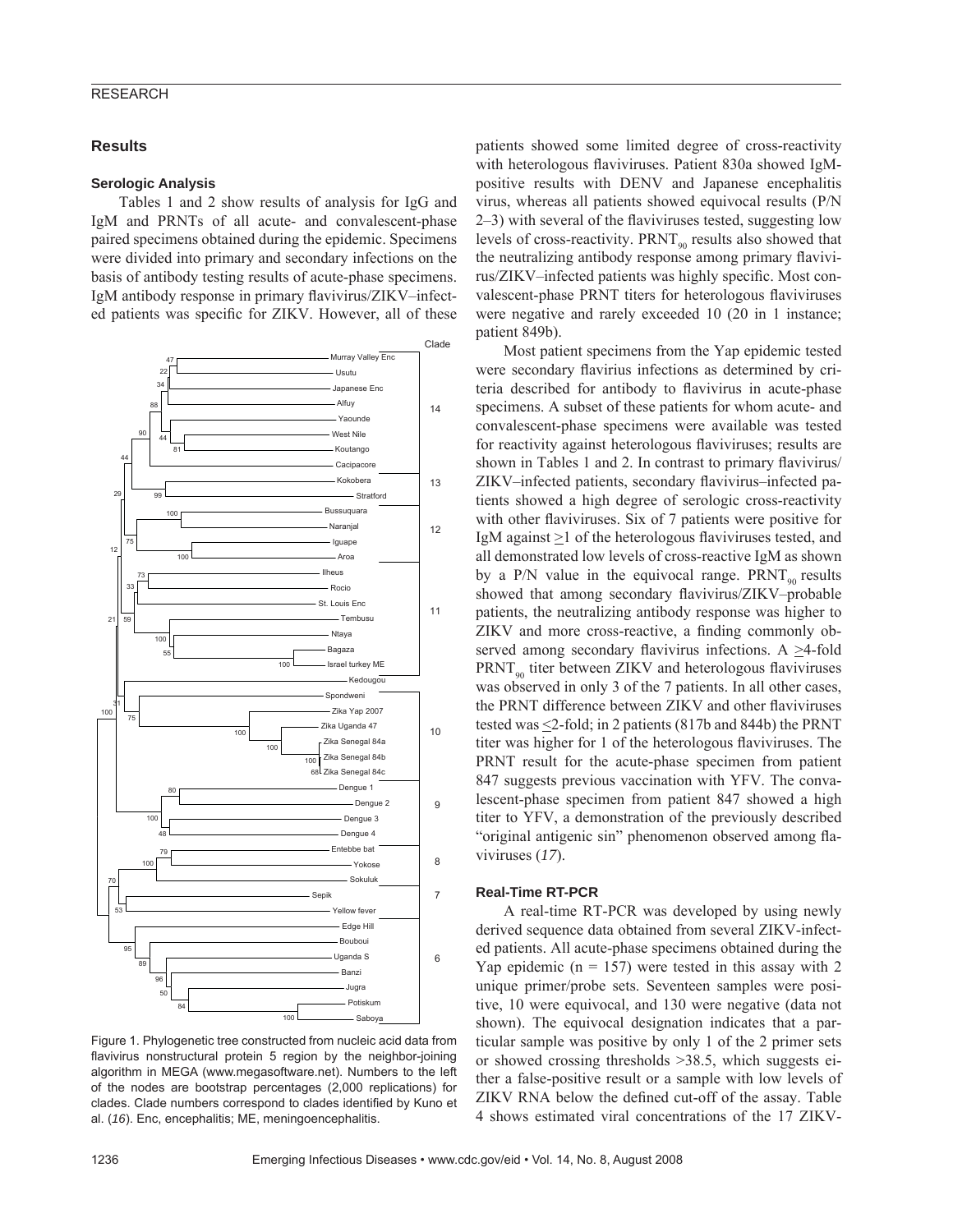positive specimens. The viral RNA concentrations were  $\approx$ 900–729,000 copies/mL. Most (15 of 17) of the ZIKVpositive samples were from specimens collected <3 days after onset; however, 1 specimen (patient 958) collected on day 11 after onset was positive with an estimated titer of ≈339,000 copies/mL.

#### **Nucleic Acid Sequence and Phylogenetic Analysis**

Several RT-PCR–positive serum specimens were selected, and RNA was amplified by RT-PCR to generate DNA sequence data for the complete coding region. Because of limited specimen volume, the complete coding region genome sequence was only obtainable by combining sequence data from DNA fragments generated from 4 patients. Thus, the designation EC sequence is used to indicate that the sequence was derived from multiple patients during the epidemic. The exact contribution of sequence data from each patient is available upon request. However, the following points should be noted. Approximately 96% of the complete coding region was obtained from 3 patients; sequence data from the fourth patient was used primarily to fill in short gaps in the data. Second,  $\approx$ 50% of the coding region data was derived from a complete overlap of data from >2 patients; in these overlap regions the sequence identity between different patients was ≈100%. Only 2-nt differences between patients were noted within the overlapping regions, strongly suggesting that 1 ZIKV strain circulated during the epidemic.

Percentage identity over the entire coding region of ZIKV 2007 EC sequence, when compared with the prototype ZIKV (MR 766, isolated in 1947), was 88.9% and 96.5% at the nucleotide and amino acid levels, respectively. Phylogenetic trees constructed from the complete coding region of all available flaviviruses generated by a variety of methods (neighbor-joining, maximum-parsimony, or minimum-evolution) showed the same overall topology, with the ZIKV prototype and 2007 EC virus placed in a unique clade (clade 10) within the mosquito-borne flavivirus cluster previously described by Kuno et al. (*16*). Alignment with phylogenetic tree construction by neighbor-joining, maximum-parsimony, or minimum-evolution algorithms was also performed for the NS5 region of all available flaviviruses because extensive sequencing and phylogenetic analysis have been conducted for this region (*16*).

Three additional ZIKV strains isolated from Senegal in 1984 and sequenced in this study were also included in a tree. This NS5 tree demonstrated similar topology to the complete coding region tree, with all ZIKVs placed within a unique clade (clade 10) along with SPOV. Figure 1 shows the NS5 tree with only mosquito-borne flaviviruses (cluster) displayed. This NS5 tree also shows that within the Zika/Spondweni clade there appear to be 3 branches among ZIKVs: Nigerian ZIKVs, prototype MR766, and 2007 Yap virus. Percentage identity among these ZIKVs confirms the tree topology, in which ZIKV 2007 EC is most distally related to East and West African ZIKV strains (data not shown).

The predicted amino acid sequence of ZIKV 2007 EC contains the Asn-X-Ser/Thr glycosylation motif at position 154 in the envelope glycoprotein, found in many flaviviruses, yet absent by deletion in the prototype ZIKV MR 766. This region of the prototype virus, along with 3 ZIKVs isolated from Senegal in 1984, was sequenced (Figure 2). Included in this alignment is a ZIKV isolate from GenBank (accession no. AF372422). Sequencing confirmed that prototype ZIKV MR766 has a 4-aa  $(12-nt)$ deletion when compared with ZIKV 2007 EC virus and ZIKVs from Senegal.

# **Discussion**

Historically, ZIKV has rarely been associated with human disease, with only 1 small cluster of human cases in Indonesia reported (*9*). We report a widespread epidemic of human disease associated with ZIKV in Yap State in 2007. ZIKV epidemics may have occurred but been misdiagnosed as dengue because of similar clinical symptoms and serologic cross-reactivity with DENVs. Our serologic data indicate that ZIKV-infected patients can be positive in an IgM assay for DENVs, particularly if ZIKV is a secondary flavivirus infection. If ZIKV is the first flavivirus encountered, our data indicate that cross-reactivity is minimal. However, when ZIKV infection occurs after a flavivirus infection, our data indicate that the extent of crossreactivity in the IgM assay is greater. Therefore, if ZIKV infections occur in a population with DENV (or other flavivirus) background immunity, our data suggest that extensive cross-reactivity in the dengue IgM assay will occur, which could lead to the erroneous conclusion that dengue caused the epidemic. Whether this cross-reactivity has occurred is open to speculation. However, reexamination of specimens from dengue epidemics may provide an answer. In addition, use of virus isolation or RT-PCR for laboratory diagnosis of dengue infections would also prevent this misinterpretation. Therefore, use of virus detection assays

|                                                                                                                          | 1321                                          |
|--------------------------------------------------------------------------------------------------------------------------|-----------------------------------------------|
| Zika MR766 1947 Uganda                                                                                                   | ATGATTGGA-----------TATGAAACTGACGAAGATAGAGCG  |
| Zika AF372422                                                                                                            | ATGATTGTTAATGAT-----------------GAAAACAGAGCA  |
| Zika 41662 Senegal 1984                                                                                                  | ATGATTGTGAATGACACAGGACATGAAACTGACGAAAACAGAGCA |
| Zika 41524 Senegal 1984                                                                                                  | ATGATTGTGAATGACACAGGACATGAAACTGACGAAAACAGAGCA |
| Zika 41525 Senegal 1984                                                                                                  | ATGATTGTGAATGACACAGGACATGAAACTGACGAAAACAGAGCA |
| Zika 2007 EC Yap                                                                                                         | ATGATCGTTAATGACACAGGACATGAAACTGATGAGAATAGAGCG |
|                                                                                                                          |                                               |
|                                                                                                                          |                                               |
|                                                                                                                          | <b>FNV-151</b><br><b>FNV-164</b>              |
|                                                                                                                          | MetIleGlv------------TvrGluThrAspGluAspArgAla |
|                                                                                                                          | MetIleValAsnAsp----------------GluAsnArgAla   |
|                                                                                                                          | MetIleValAsnAspThrGlyHisGluThrAspGluAsnArqAla |
|                                                                                                                          | MetIleValAsnAspThrGlyHisGluThrAspGluAsnArqAla |
| Zika MR766 1947 Uganda<br>Zika AF372422<br>Zika 41662 Senegal 1984<br>Zika 41524 Senegal 1984<br>Zika 41525 Senegal 1984 | MetIleValAsnAspThrGlyHisGluThrAspGluAsnArqAla |
| Zika 2007 EC Yap                                                                                                         | MetIleValAsnAspThrGlyHisGluThrAspGluAsnArqAla |

Figure 2. Alignment of nucleotide and amino acid sequences adjacent to the envelope (ENV)–154 glycosylation site of Zika virus strains. Dashes indicate deletions. EC, epidemic consensus.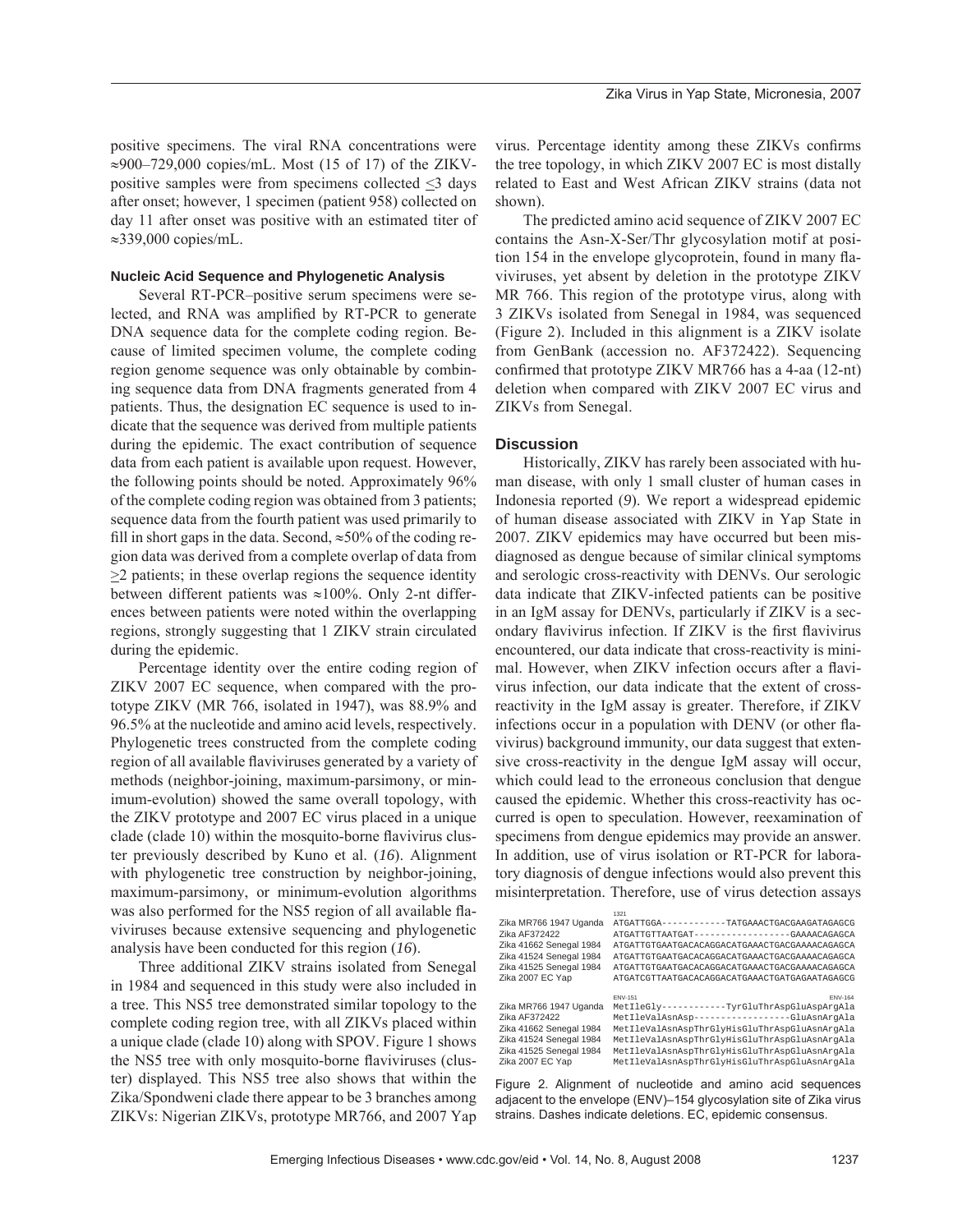# RESEARCH

in dengue epidemics should be a component of laboratory testing algorithms.

Levels of viremia among ZIKV-infected patients were relatively low. Unfortunately, measurement of concentration of infectious ZIKV was not possible because a virus isolate was not obtained from any patient during the epidemic. Absence of a ZIKV 2007 isolate also precluded use of a ZIKV 2007 isolate to generate a standard curve in the RT-PCR, which in turn could have estimated the concentration of infectious virus within patients. An estimation of the number of genome copies circulating in ZIKV-infected patients was calculated by using an RNA transcript and provides some indication of infectious virus concentration in ZIKV-infected patients. If one assumes a ratio range of 200–500 genome copies per infectious virus particle, a range reported for several flaviviruses, then the copies/milliliter values in Table 4 would be in the range of  $\approx 2-3,500$ infectious virus particles/mL, with only 4 specimens in which ZIKV exceeded 1,000 infectious units/mL (*18*,*19*). These findings may partially explain why ZIKV was not isolated, especially if one considers that shipping samples to our laboratory took  $\approx$ 1 week, and shipping conditions were not conducive to virus isolation. These concentration estimates are also consistent with those of a study in which a ZIKV-infected human volunteer showed low viremia; virus was isolated only on day 4, and the volunteer was unable to infect *Ae*. *aegypti* mosquitoes that fed on the patient during the acute stage of disease (*10*).

Although generation of a complete coding region nucleic acid sequence by using a combination of patient samples from the epidemic is an unconventional approach, it was performed out of necessity because of limited volumes of patient samples. However, the extent of agreement among overlapping regions confirms that the sequence obtained accurately represents the virus associated with the epidemic. Nucleic acid sequence of ZIKV 2007 showed divergence (11%) from the prototype strain (MR766) isolated in 1947. However, the predicted amino acid sequence is fairly conserved (96%), which is likely the result of the selective pressure maintained on the virus because replication occurs in vertebrate hosts and arthropod vectors.

Phylogenetic trees based on the complete coding region or the NS5 region confirm results of a study in which ZIKV was classified in a unique clade among the mosquitoborne flaviviruses and most closely related to SPOV (16). The NS5 mosquito-borne flavivirus tree (Figure 1), which includes additional ZIKV isolates, confirms these relationships and suggests that there are 3 subclades among ZIKV isolates that reflect geographic origin. Senegal ZIKVs and prototype virus from Uganda may represent West and East African lineages, respectively. The 2007 ZIKV is distantly related to these 2 African subclades and may represent divergence from a common ancestor with spread throughout

Southeast Asia and the Pacific. Human ZIKV cases were detected in peninsular Malaysia in 1980, which confirms that ZIKV was active in this region before 2007 (*9*). Additional sequence analysis of other temporally and geographically distinct ZIKV strains is needed to further elucidate relationships among these viruses.

Of particular interest is an additional 12 nt in the envelope gene (corresponding to 4 aa) in our ZIKV isolate that were not present in the ZIKV prototype virus (Figure 2). This difference is noteworthy because these 4 aa correspond to the envelope protein 154 glycosylation motif found in many flaviviruses and associated in some instances with virulence. This glycosylation motif is also absent because of a 6-aa deletion in the ZIKV isolate obtained from GenBank (accession no. AF372422); however, the geographic and temporal origins of this virus were not available. Loss of the envelope protein 154 glycoslyation site has been observed in some flaviviruses, and in the case of Kunjin virus has been shown to occur during passage. However, with Kunjin virus, the glycosylation site motif was lost because of a 1-base mutation, rather than a deletion, that altered the N-X-S/T sequon (*20*). Loss of this glycosylation site by a 4-aa deletion has also been observed in several lineage-2 WNV strains when compared with all other WNV strains (*21*).

The glycoslyation motif in WNV may be lost during extensive mouse brain passage; however, no direct evidence exists to support this hypothesis (*21*). This process may occur in ZIKV; the glycoslyation motif in MR 766 may have been present in earlier passages of prototype MR766 and lost during extensive mouse brain passage. However, earlier passage strains of MR766 were not available for investigating this hypothesis. Alternatively, the presence or absence of this glycosylation motif may represent an ancient evolutionary event with subsequent divergence of 2 ZIKV types with or without the E-154 glycosylation site amino acids. Sequence data derived from 3 additional ZIKV isolates from Senegal showed that glycosylation is intact in these isolates, which suggests evolutionary divergence. More extensive sequence analysis of available ZIKV strains of various temporal, geographic, and passage histories may provide some insight into this issue.

#### **Acknowledgments**

We thank Amanda Panella and Roselyn Hochbein for assistance in processing and manipulating data for patient samples from the epidemic.

Dr Lanciotti is chief of the Diagnostic and Reference Laboratory within the Arbovirus Diseases Branch at CDC. His primary research interests are laboratory diagnosis of arbovirus infections and diagnostic test development and support for public health laboratories worldwide.